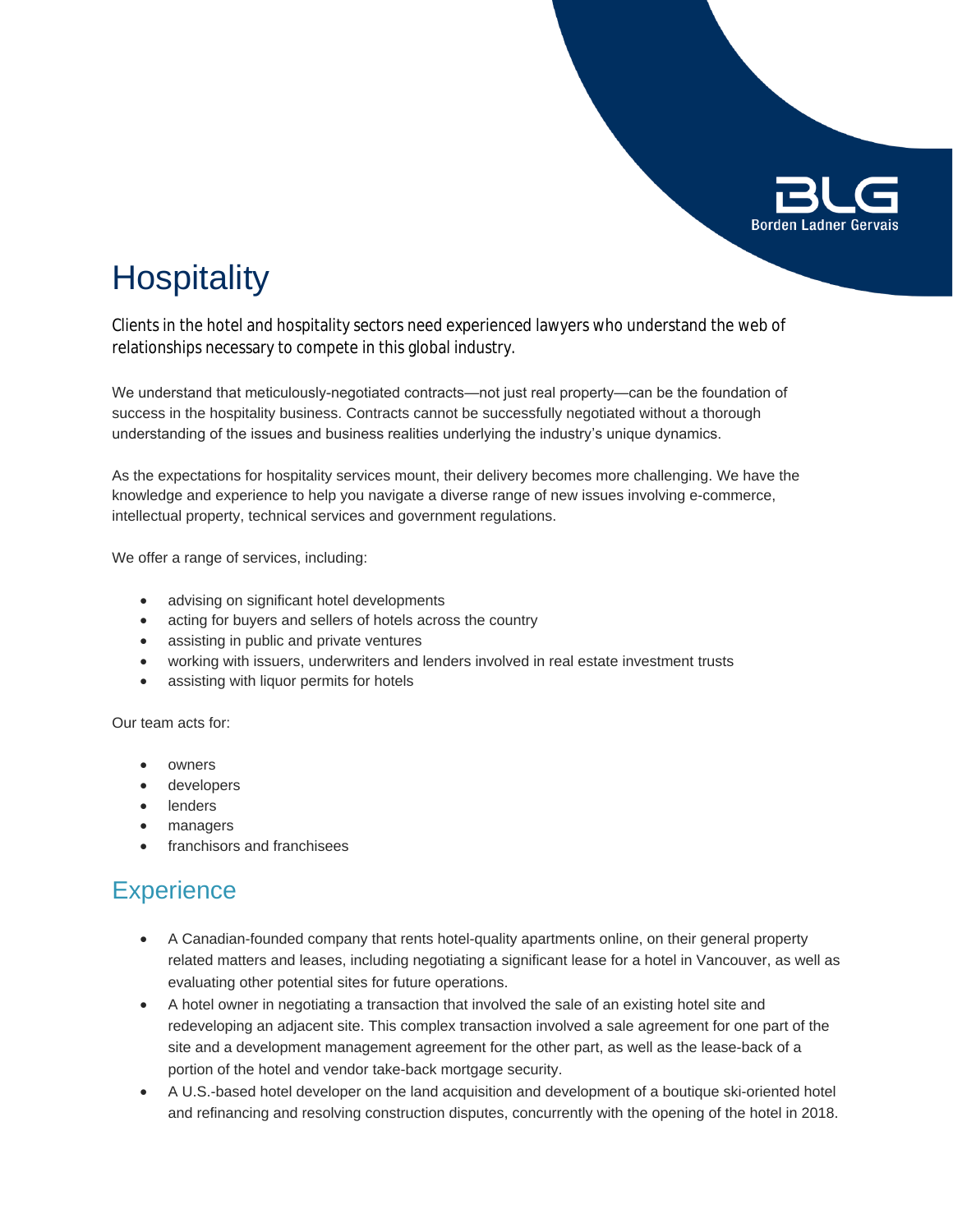

- The developer of a branded hotel/residence project in Kelowna, British Columbia, which will include 174 hotel rooms and 40 residences, branded under a major U.S.-based franchisor.
- A Korea-based owner and developer, in ongoing operations for their Canadian hotel portfolio, including employment, leasing, franchise and city compliance issues. We also acted for the developer in purchasing five hotels in Alberta and Québec.
- A large Canadian RV park located in the Rockies, in a provincial lease and ongoing operations, including expansions, building issues, guest reservation systems and flood mitigation issues.
- A world-class ski facility located in Banff National Park in renegotiations with Parks Canada for longterm land leases and licenses.
- One of Canada's leading hotel operations and asset management companies on all their general property related matters and leases for their hotel portfolio, including renegotiating retail and ground leases.
- A provincial investment management corporation on the sale of their national hotel portfolio for more than \$1.1 billion.
- Clients in the purchase, sale and financing of some of Canada's leading hotels, including: Château Champlain, Toronto City Centre Marriott Hotel, Hilton Bonaventure, Toronto Marriott, Bloor Yorkville Hotel, Hilton Garden Inn and Fairmont Château Laurier.
- An international consolidator of apartment rentals, operating as hotels or short-term stays, and marketed through web-based services.

#### **BLG | Canada's Law Firm**

As the largest, truly full-service Canadian law firm, Borden Ladner Gervais LLP (BLG) delivers practical legal advice for domestic and international clients across more practices and industries than any Canadian firm. With over 725 lawyers, intellectual property agents and other professionals, BLG serves the legal needs of businesses and institutions across Canada and beyond – from M&A and capital markets, to disputes, financing, and trademark & patent registration.

#### **[blg.com](http://www.blg.com)**

#### **BLG Offices**

#### **Calgary**

Centennial Place, East Tower 520 3rd Avenue S.W. Calgary, AB, Canada T2P 0R3

T 403.232.9500 F 403.266.1395

#### **Ottawa**

World Exchange Plaza 100 Queen Street Ottawa, ON, Canada K1P 1J9 T 613.237.5160 F 613.230.8842

#### **Vancouver**

1200 Waterfront Centre 200 Burrard Street Vancouver, BC, Canada V7X 1T2 T 604.687.5744 F 604.687.1415